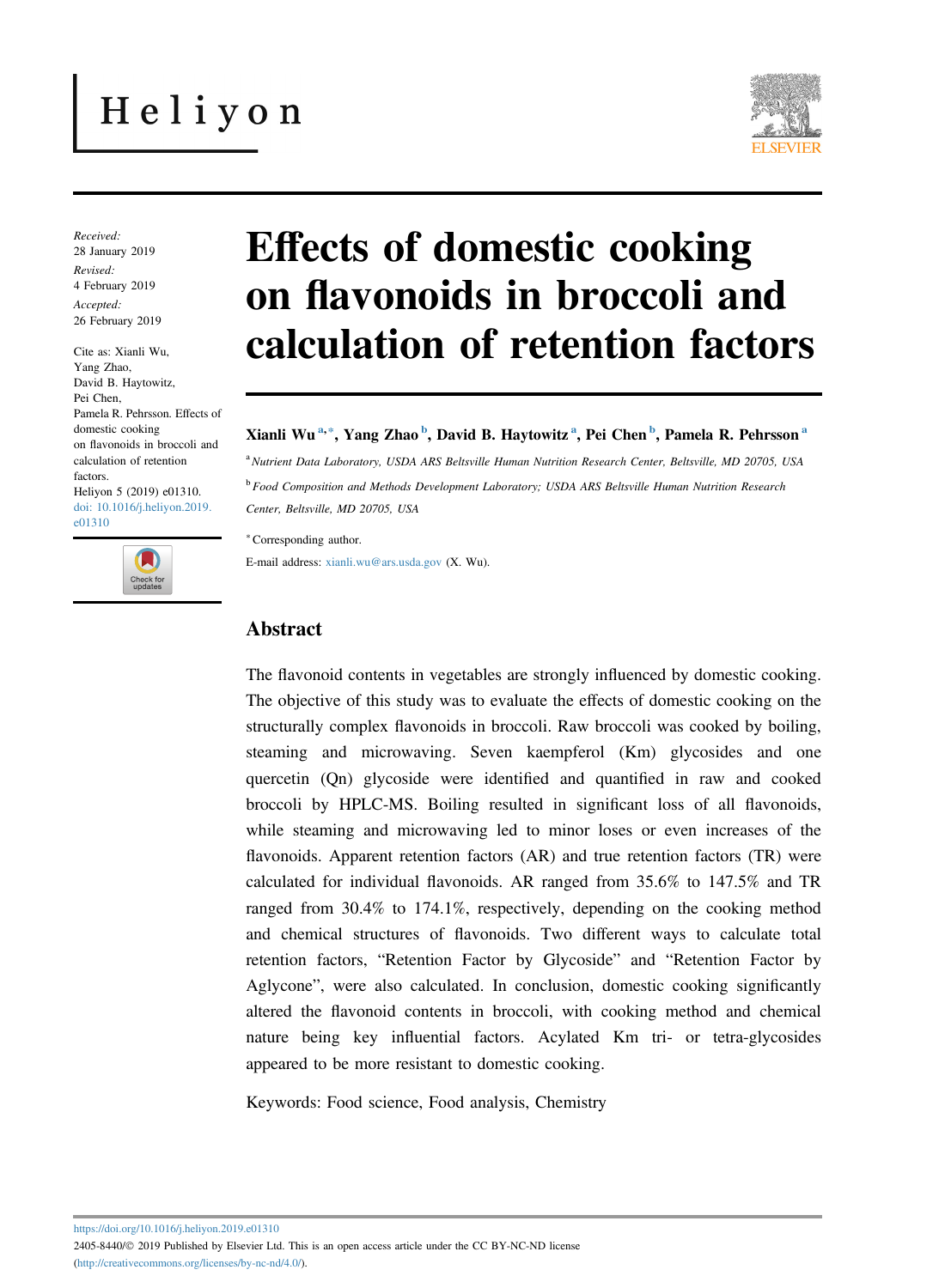#### 1. Introduction

Flavonoids are a large group of polyphenolic compounds found in fruits and vegetables. They have been shown to be strong antioxidant and anti-inflammatory agents in human diet ([Agati et al., 2012](#page-12-0); [Pan et al., 2010\)](#page-14-0), and consumption of foods high in flavonoids has been associated with reduced risk of several chronic diseases [\(Liu,](#page-13-0) [2013\)](#page-13-0). Estimating flavonoid contents in foods is a first critical step toward understanding their health benefits. Since 1999, USDA has been producing Special Interest Databases (SID) on major flavonoid compounds in foods [\(Bhagwat et al., 2015\)](#page-12-0). The USDA flavonoid databases have since been widely used as a research tool to estimate the contents of flavonoids in foods and their intake [\(Bai et al., 2014;](#page-12-0) [Chun et al., 2007;](#page-12-0) [Kim et al., 2016\)](#page-13-0). In addition, the USDA flavonoid databases have provided fundamental information in assessing the association between the flavonoid intakes and the incidences of different chronic diseases, such as cardiovascular disease ([Goetz et al., 2016;](#page-13-0) [Jacques et al., 2015](#page-13-0) #183; [Peterson et al., 2012\)](#page-14-0), in different epidemiologic and cohort studies. However, most of the data in the current USDA flavonoid databases were obtained from the raw foods, whereas many flavonoid containing vegetables are commonly consumed after domestic cooking. Therefore, the information in flavonoid databases should account for the variability in content that occurs as a result of different cooking techniques ([Cassidy and](#page-12-0) [Minihane, 2017](#page-12-0)).

Thermal processing including domestic cooking have long been known to influence the flavonoid contents of the vegetables. The effects of cooking are affected by many factors, including food matrix, cooking method/condition and the chemical nature of the flavonoids [\(Palermo et al., 2014](#page-14-0)). As a highly consumed vegetable in the US, broccoli is commonly prepared by different domestic cooking methods. The effects of cooking on various nutrients ([Bongoni et al., 2014](#page-12-0); [dos Reis et al., 2015b\)](#page-13-0) and certain groups of bioactive phytochemicals (e.g. glucosinolates and polyphenols) ([Moreno et al., 2007;](#page-14-0) [Yuan et al., 2009;](#page-15-0) [Zhang and Hamauzu, 2004\)](#page-15-0) in broccoli have been investigated. However, the data of the cooking effects on individual flavonoids remain scarce. To our knowledge, only one early study compared individual flavonoids in broccoli before and after cooking. In this study, merely kaempferol (Km) and quercetin (Qn) mono- or diglucosides in broccoli florets were analyzed after undefined cooking procedure ([Price et al., 1999](#page-14-0)). In other recent studies, either total polyphenols by non-specific colorimetric assays and/or Km and Qn aglycone after acid hydrolysis were measured ([dos Reis et al., 2015a](#page-12-0); [dos Reis et al.,](#page-13-0) [2015b;](#page-13-0) [Faller and Fialho, 2009](#page-13-0); [Gliszczynska-Swiglo et al., 2006](#page-13-0); [Pellegrini et al.,](#page-14-0) [2010;](#page-14-0) [Severini et al., 2016](#page-15-0); [Turkmen et al., 2005;](#page-15-0) [Wachtel-Galor et al., 2008;](#page-15-0) [Zhang and Hamauzu, 2004](#page-15-0)). The bioavailability, metabolism, and biological activity of flavonoids depend largely on their chemical structures ([Panche et al., 2016\)](#page-14-0). And research have also shown that the chemical structure is an important factor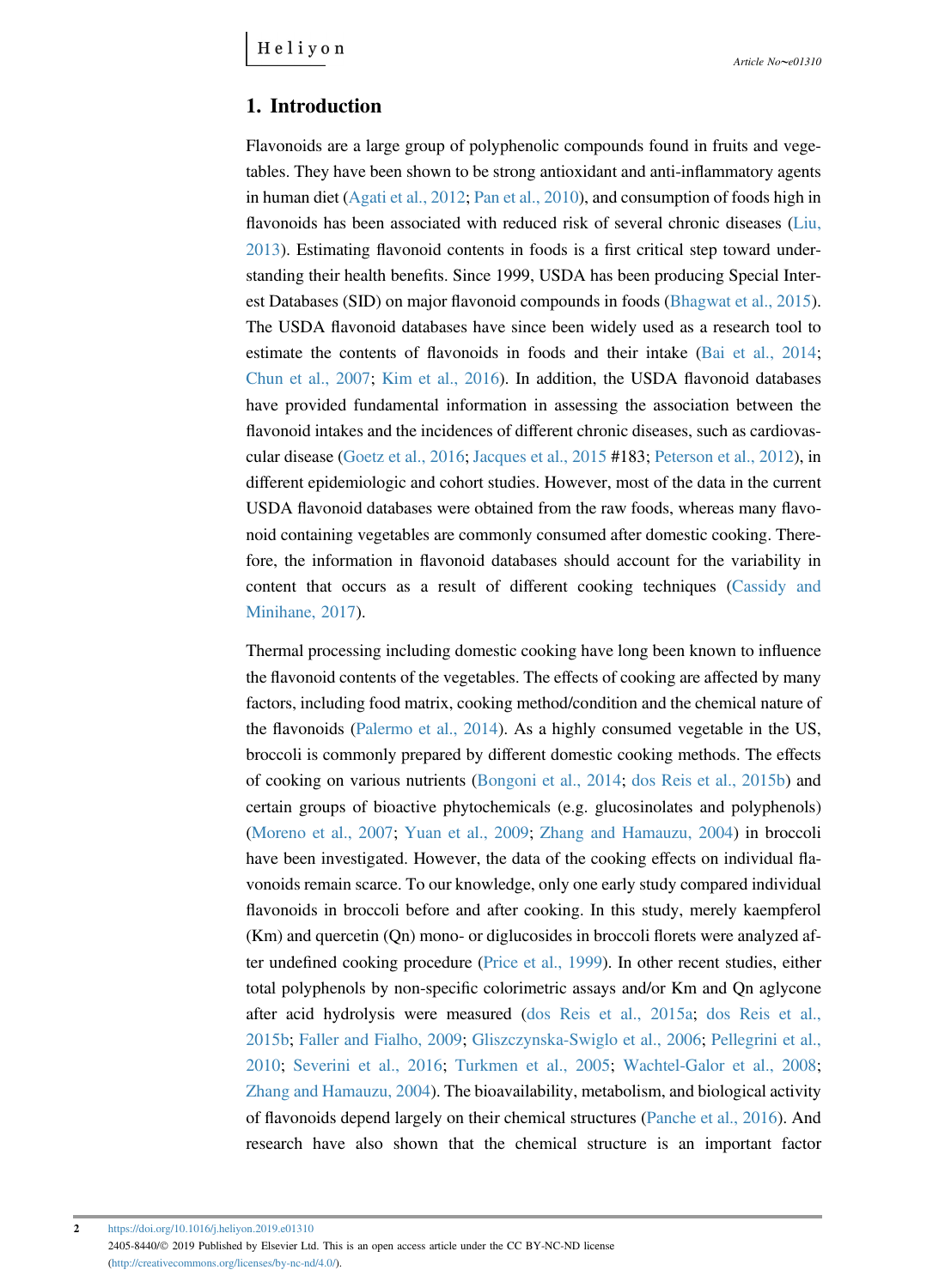determining the fate of flavonoids during domestic cooking ([Palermo et al., 2014\)](#page-14-0). As such, it is important to understand the fate of individual flavonoids as their original glycoside forms during domestic cooking.

The first objective of this study was to determine how common cooking methods alter individual flavonoids in broccoli, and to compare the effects of different cooking methods. Secondly, the results were used to calculate and to compare the retention factors that can be used to estimate flavonoids contents in cooked broccoli.

# 2. Material and methods

### 2.1. Chemicals and reagents

Formic acid for mass spectrometry,  $\sim$ 98% pure, was purchased from Sigma-Aldrich (St. Louis, MO). Optima® LC/MS grade methanol and acetonitrile were purchased from Thermo Fisher Scientific (Fair Lawn, NJ). HPLC-grade water was prepared from distilled water using a Milli-Q system (Millipore Laboratories, Bedford, MA). Rutin was obtained from Indofine Chemical Co. (Somerville, NJ).

# 2.2. Plant material

Broccoli were purchased at local Giant Food in Beltsville, MD. After cleaning, the leaves and hard stems were removed and the broccoli heads were cut into small florets (heads  $\sim$  5 cm and stems  $\sim$  3 cm). The florets were mixed thoroughly, and a small portion of the raw broccoli florets were lyophilized immediately as raw samples. The samples were weighed before (fresh/wet weight, FW) and after lyophilization (dry weight, DW) to calculate moisture loss of drying. Dried sample was kept at -20 $\degree$ C until analysis.

### 2.3. Cooking procedures

The thoroughly mixed broccoli florets were cooked immediately by three cooking methods commonly used by American consumers  $-$  boiling, steaming and microwaving. Cooking parameters were selected and modified based on combined information from the literature, online cooking recipes in the US ([Christensen, 2016;](#page-12-0) [Ramsey, 2017](#page-14-0); [Roskelley, 2018\)](#page-14-0) and preliminary testing.

# 2.3.1. Boiling

Broccoli florets (150 g) were added to boiling tap water in a stainless steel pot (1:5, w/w, broccoli/water), then covered. After boiling for 85 seconds, the broccoli were drained off for 45 s and gently wrapped by paper towel.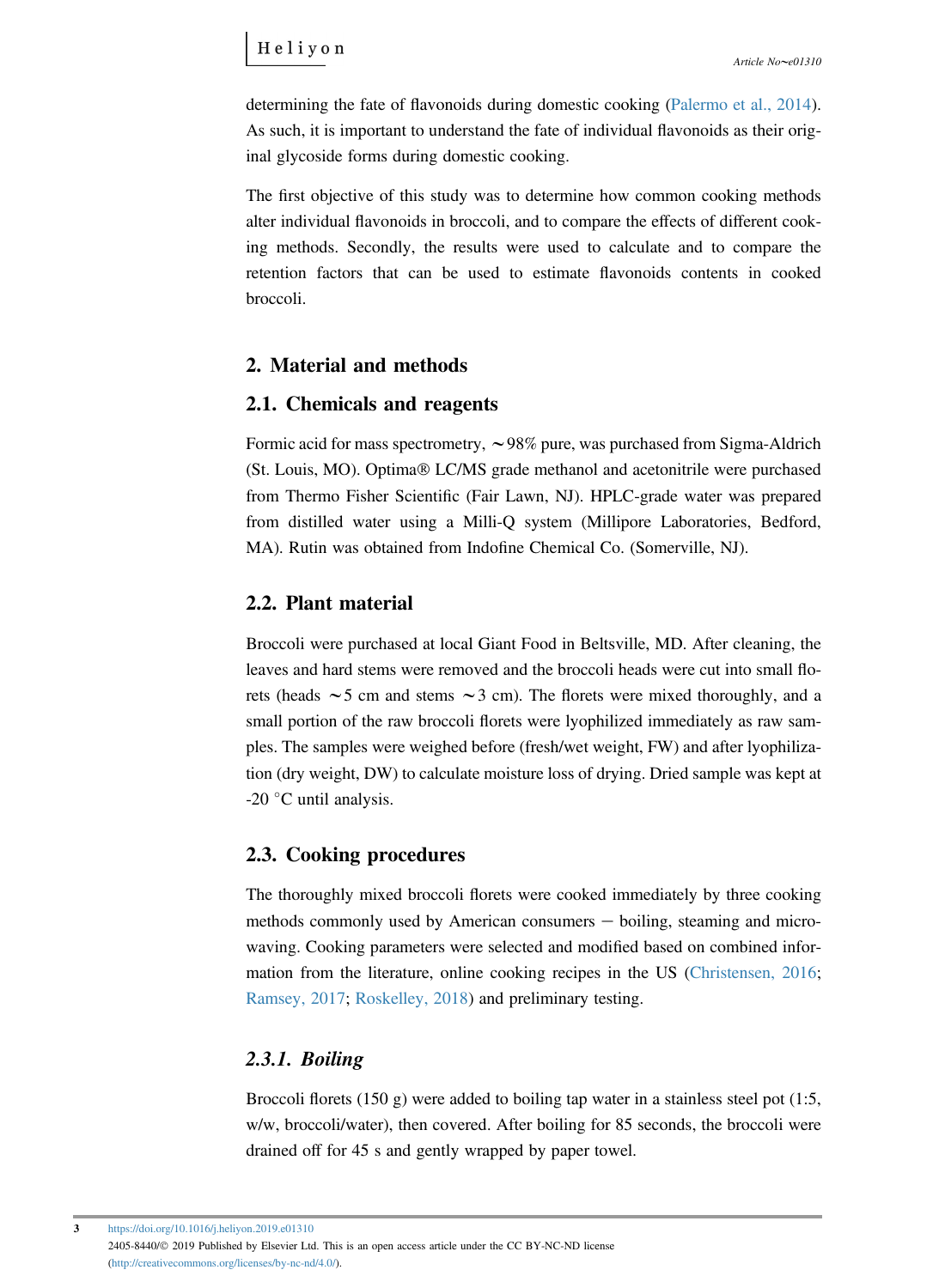## 2.3.2. Steaming

Broccoli florets  $(150 g)$  were steamed in a single layer in a steaming basket. The basket was suspended in a stainless steel pot of boiling water (one inch), making sure that the water did not touch the sample, and steamed for 5 minutes. After steaming, the broccoli were drained off for 45 s and gently wrapped by paper towel.

# 2.3.3. Microwaving

Broccoli florets (150 g) were put in a microwave safe bowl with a 1 table spoon of water and covered with a plastic microwave cover. Microwave treatment was carried out in a Panasonic NN-SN651 B Genius 1.2 cubic feet 1200-W microwave (Panasonic, Japan) at full power for 1 min. After microwaving, the broccoli were gently wrapped by paper towel.

After cooking, the cooked samples were lyophilized immediately and the dried samples were kept at -20  $\degree$ C until analysis. The cooked samples were weighed before and after drying to calculate moisture loss. Each cooking treatment was repeated three times.

### 2.4. Flavonoid analysis

Freeze-dried broccoli sample (0.2 g) was extracted with 10 mL methanol/water (60:40,  $v/v$ ). The supernatant was filtered through a 0.45  $\mu$ m PVDF syringe filter (VWR Scientific, Seattle, WA), and was transferred into a 2 mL HPLC vial for flavonoid analysis. The UHPLC-PDA-HRMS system consisted of an LTQ Orbitrap XL mass spectrometer with an Accela 1250 binary pump, a PALHTC-Accela1-TMO autosampler, an Accela PDA detector (Thermo Fisher Scientific, San Jose, CA), and a G1316A column compartment (Agilent, Santa Clara, CA)). Separation was carried out on a Synergi Hydro-RP column (250 mm  $\times$  2.00 mm, 4 µm. Phenomenex, Torrance, CA) at a flow rate of 0.3 mL/min. The mobile phase consisted of A (0.1% formic acid in water, v/v) and B (0.1% formic acid in acetonitrile, v/v).

The quantification was carried out using molar response factors with rutin as reference standard as described in previous report ([Lin et al., 2012](#page-13-0)). The concentrations of individual flavonoids based on DW were obtained from the analyses of the freezedried samples, and the values were further converted to the concentrations as FW by calculating the moisture losses from FW to DW.

### 2.5. Calculation of retention factors

Apparent retention (AR) and true retention (TR), based on the concentrations of individual flavonoids analyzed as DW, were calculated with modification for each individual flavonoids ([Murphy et al., 1975\)](#page-14-0).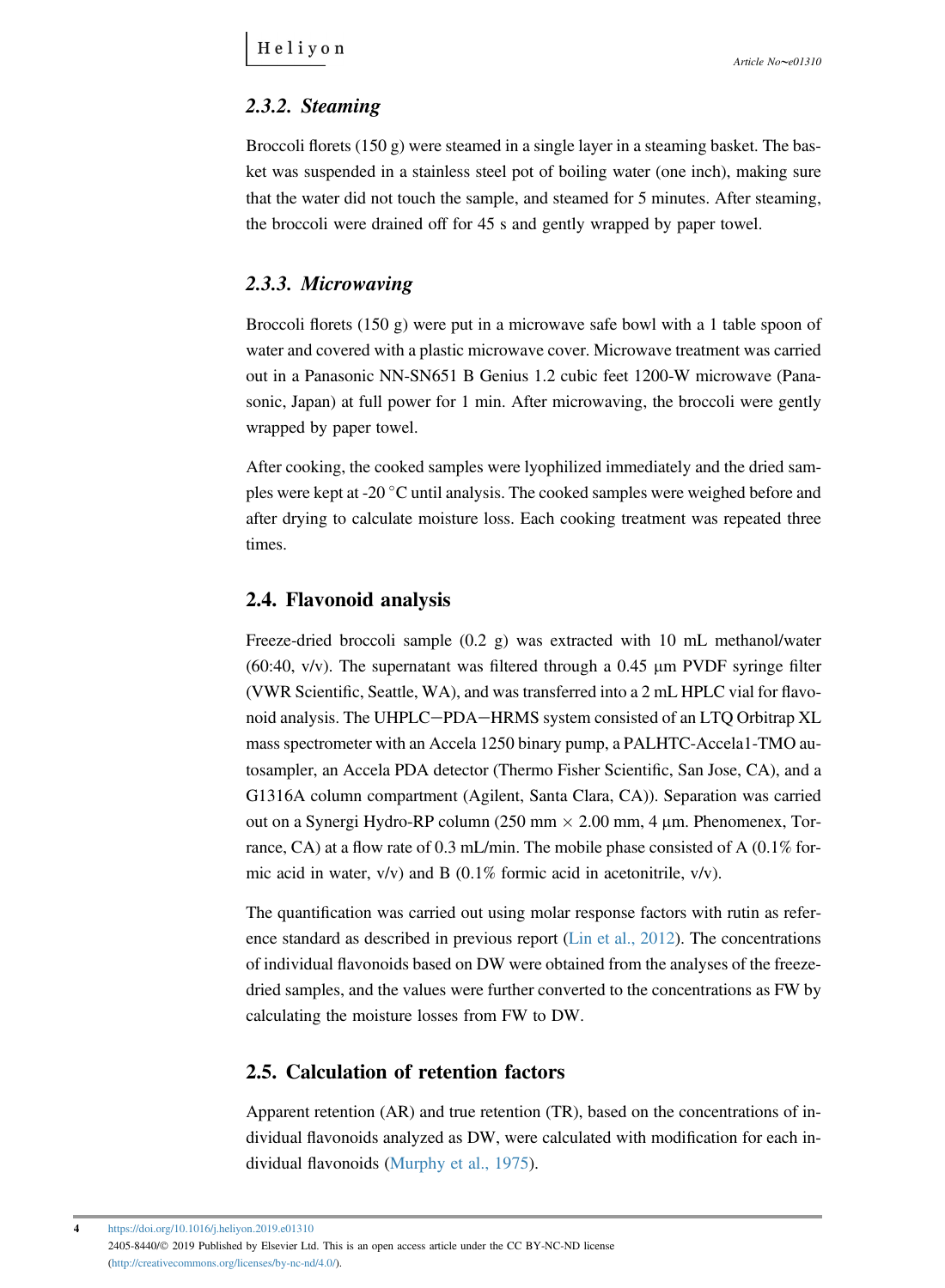Helivon

Article  $No \sim e 01310$ 

AR (
$$
\%
$$
) =  $\frac{\text{flavonoid glycoside content per g of cooled broccoli (DW)}}{\text{flavnoid glycoside content per g of raw broccoli (DW)}} \times 100$ 

TR  $(\%) = \frac{\text{flavonoid glycoside content per g of cooled broccoli (FW)}{FW}$  grams of cooked broccoli flavonoid glycoside content per g of raw broccoli  $(FW)$  x grams of raw broccoli  $\times$  100

> Two total true retention factors "Retention Factor by Glycoside" and "Retention Factor by Aglycone" were calculated for total Km flavonoids, total Qn flavonoids and total flavonoids using the formula above for TR.

#### 2.6. Statistical analysis

The effect of different cooking methods (Boiling, Steaming and Microwaving) on eight different flavonoids present in broccoli were statistically compared. A oneway analysis of variance with 'cook method' as a factor with 4 different levels (Raw, Boiling, Steaming, and Microwaving) and nutrient value as the continuous variable was conducted. The data was checked for homogeneity of variances using Fligner-Killeen test with an alpha level of 0.05. It was further checked for Normality using the quantile-quantile plot. If the data met the above two criteria successfully a one-way analysis of variance with repeated measures was performed on it since the samples can be considered as paired. Whenever the tests yielded a significant result it was followed by a paired pairwise t-test analysis with holm correction. The statistical analysis was conducted using R version 3.5.1. ([Team, 2018](#page-14-0)).

#### 3. Results and discussion

Broccoli was found to contain complex acylated tri- or tetra-glycosides of Km and Qn [\(Vallejo et al., 2004](#page-15-0)). In the broccoli material used in this study, seven Km tri- or tetra-glycosides and one Qn tri-glycoside, mostly acylated forms, were identified and quantified as major flavonoids. The chemical structures were elucidated based on the HRMS data, retention time, and by comparing the data to the published reports ([Cartea et al., 2010;](#page-12-0) [Vallejo et al., 2004\)](#page-15-0). Most of these flavonoids are acylated by three hydroxycinnamic acids: caffeic acid, ferulic acid and sinapic acid ([Table 1](#page-5-0)).

With the same cooking method, retentions of flavonoids are greatly affected by the actual cooking conditions, such as temperature and time [\(Tiwari and Cummins,](#page-15-0) [2013\)](#page-15-0). The purpose of this study was not to compare different conditions of each cooking methods (e.g. different time, temperature, etc.), but to focus on retentions of the individual flavonoids under common cooking conditions in the US. For boiling, cooking time was found to range from 30 seconds to 8 minutes in the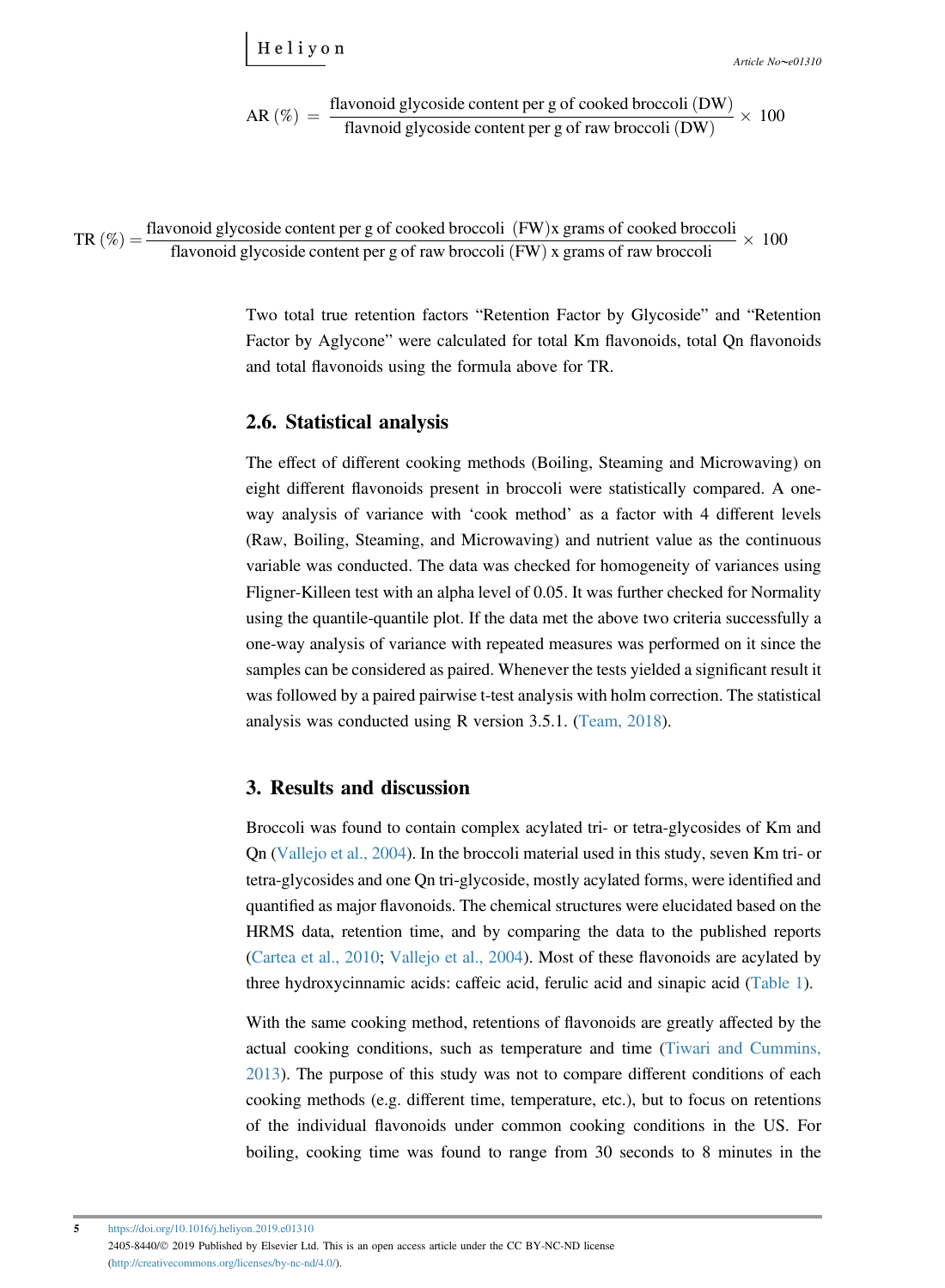| $t_{R}$ (min) | $HRMS$ m/z<br>[M-H] | <b>Calcd Formula</b><br>$[M-H]$ - | <b>Identification</b>                                    |
|---------------|---------------------|-----------------------------------|----------------------------------------------------------|
| 6.44          | 771.1968            | $C_{33}H_{39}O_{21}$              | Km 3-O-diglucoside-7-O-glucoside                         |
| 9.42          | 933.2278            | $C_{42}H_{45}O_{24}$              | Km 3-O-caffeoyldiglucoside-7-O-glucoside                 |
| 10.03         | 993.2490            | $C_{44}H_{49}O_{26}$              | Qn 3-O-sinapoyldiglucoside-7-O-glucoside                 |
| 11.38         | 977.2542            | $C_{44}H_{49}O_{25}$              | km 3-O-sinapoylsophoroside-7-O-glucoside                 |
| 11.86         | 947.2436            | $C_{43}H_{47}O_{24}$              | Km 3-O-feruloylsophoroside-7-O-glucoside                 |
| 18.12         | 1477.4040           | $C_{66}H_{77}O_{38}$              | Km 3-O-sinapolylferuloyltriglucoside-7-O-<br>diglucoside |
| 18.34         | 1345.3651           | $C_{61}H_{69}O_{34}$              | Km 3-O-disinapolyltriglucoside-7-O-<br>glucoside         |
| 18.79         | 1315.3550           | $C_{60}H_{67}O_{33}$              | Km 3-O-sinapolylferuloyltriglucoside-7-O-<br>glucoside   |

<span id="page-5-0"></span>Table 1. Mass spectrometry data and the Identification of flavonoids in broccoli.

Km: kaempferol; Qn: quercetin.

literature ([Pellegrini et al., 2010;](#page-14-0) [Severini et al., 2016](#page-15-0)). Nonetheless, both the US online cooking recipes and our tests suggested that boiling for about two minutes would help bring out the bright color and the tasty flavor of the vegetable. So we chose to use 85 seconds. For steaming, the cooking time ranged from 30 seconds to 20 minutes in the literature ([dos Reis et al., 2015b;](#page-13-0) [Severini et al., 2016](#page-15-0)). However, US online cooking recipes generally suggested  $4-5$  minutes. Our preliminary test showed that steaming for longer than 10 minutes significantly changed the color, texture and flavor of the broccoli, all of which made it less favorable to consumers. Therefore, a 5-minute steaming time was used in this study. For microwaving, the cooking time in the literature was reported from 30 seconds to 30 minutes ([Pellegrini et al., 2010](#page-14-0); [Zhang and Hamauzu, 2004](#page-15-0)). While almost all US online recipes suggest  $2-4$  minutes. The cooking time of microwaving is also affected by the power of the microwave oven. Considering the literature data, the online recipe and our preliminary test, as well as the specification of the microwave oven used in this study, we adopted a 1-minute cooking time.

All raw and cooked broccoli samples were lyophilized for better flavonoid preservation and sample handling. The losses of moisture contents from the raw/wet samples to the freeze-dried samples were 89.2  $\pm$  0.1% for raw broccoli, 90.8  $\pm$  0.2% for boiled broccoli,  $90.6 \pm 0.4\%$  for steamed broccoli and  $87.3 \pm 0.1\%$  for microwaved broccoli. Compared to the raw broccoli, boiled and steamed broccoli slightly gained moisture whereas microwaved broccoli lost moisture. The moisture values were used to convert the flavonoid contents from DW basis to FW basis.

The quantification of individual flavonoids in raw and cooked broccoli based on FW is presented in [Table 2](#page-6-0). Overall, boiling led to significant losses in all eight flavonoids, whereas steaming and microwaving resulted in much less losses and even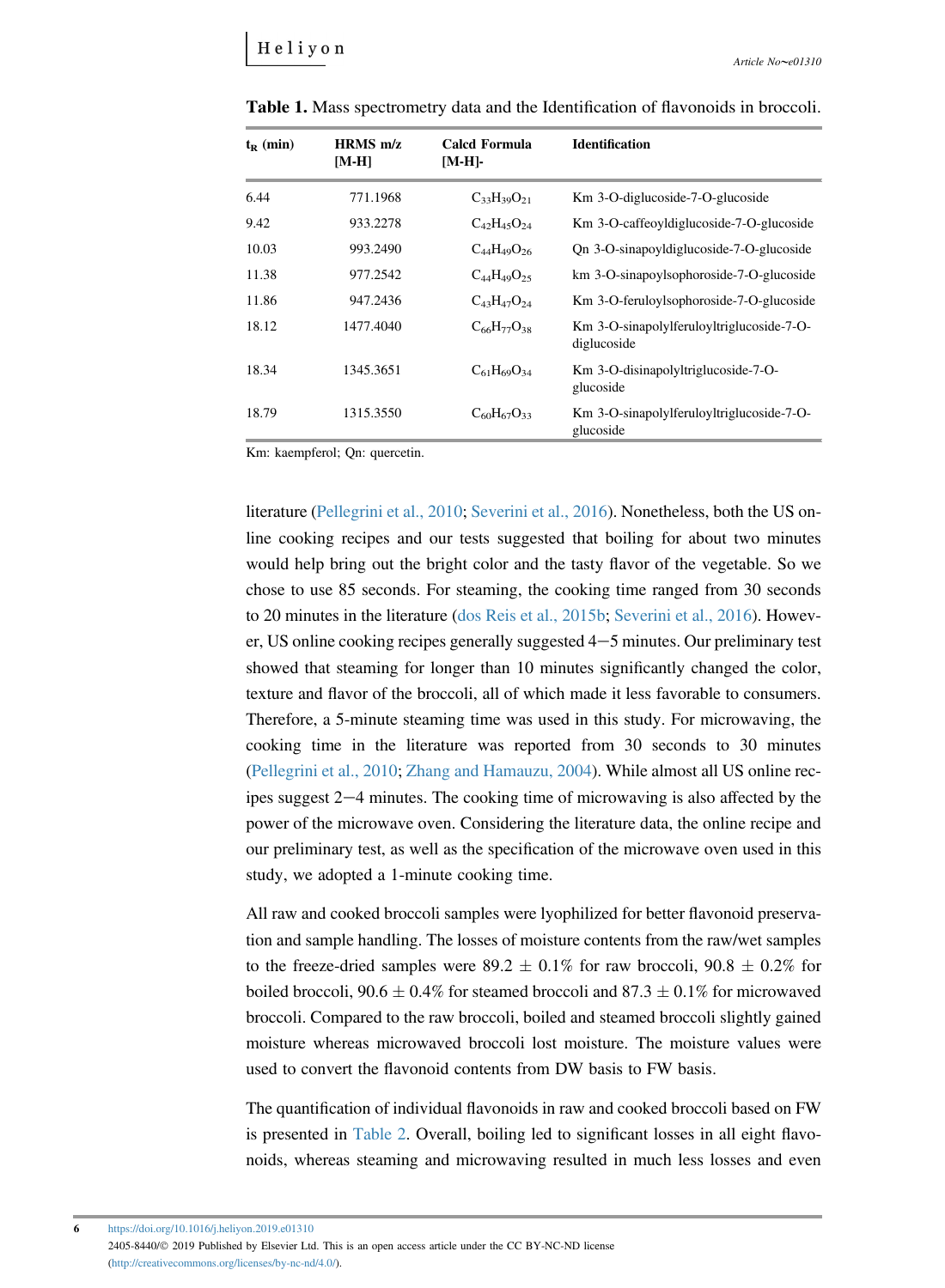<span id="page-6-0"></span>

| <b>Table 2.</b> Concentrations of individual flavonoids in raw and cooked broccoli. |  |  |
|-------------------------------------------------------------------------------------|--|--|
|                                                                                     |  |  |

| <b>Flavonoids</b>                                        | Raw broccoli               | <b>Boiled broccoli</b>  | <b>Steamed broccoli</b>     | <b>Microwaved broccoli</b>  |  |
|----------------------------------------------------------|----------------------------|-------------------------|-----------------------------|-----------------------------|--|
|                                                          | $mg/100g$ FW               | $mg/100g$ FW            | $mg/100g$ FW                | $mg/100g$ FW                |  |
| Km 3-O-diglucoside-7-O-glucoside                         | $0.84 \pm 0.02^{\rm a}$    | $0.25 \pm 0.03^{\rm b}$ | $0.58 \pm 0.01^{\circ}$     | $0.88 \pm 0.06^a$           |  |
| Km 3-O-caffeoyldiglucoside-7-O-glucoside                 | $0.23 \pm 0.02^{ab}$       | $0.14 \pm 0.01^a$       | $0.30 \pm 0.01^{\rm bc}$    | $0.39 \pm 0.04^{\circ}$     |  |
| Qn 3-O-sinapoyldiglucoside-7-O-glucoside                 | $0.19 + 0.01^a$            | $0.10 + 0.01^{\rm b}$   | $0.17 \pm 0.01^{ab}$        | $0.20 \pm 0.003^{\text{a}}$ |  |
| km 3-O-sinapoylsophoroside-7-O-glucoside                 | $0.23 \pm 0.02^{\text{a}}$ | $0.12 + 0.004^b$        | $0.21 \pm 0.01^a$           | $0.34 \pm 0.02^{\circ}$     |  |
| Km 3-O-feruloylsophoroside-7-O-glucoside                 | $0.48 \pm 0.02^{\text{a}}$ | $0.24 \pm 0.01^{\rm b}$ | $0.46 \pm 0.01^{\rm a}$     | $0.69 \pm 0.06^{\circ}$     |  |
| Km 3-O-sinapolylferuloyltriglucoside-7-O-<br>diglucoside | $0.27 \pm 0.01^a$          | $0.13 \pm 0.01^{\rm b}$ | $0.28 \pm 0.004^{\rm a}$    | $0.39 \pm 0.005^{\circ}$    |  |
| Km 3-O-disinapolyltriglucoside-7-O-<br>glucoside         | $0.44 \pm 0.03^{\text{a}}$ | $0.24 \pm 0.01^{\rm b}$ | $0.39 \pm 0.003^{\text{a}}$ | $0.59 \pm 0.03^{\circ}$     |  |
| Km 3-O-sinapolylferuloyltriglucoside-7-O-<br>glucoside   | $0.12 + 0.02^{ab}$         | $0.09 \pm 0.01^{\circ}$ | $0.12 \pm 0.01^{ab}$        | $0.17 \pm 0.01^{\rm b}$     |  |

Data was expressed as mean  $\pm$  SD (n = 3).

Km: kaempferol; Qn: quercetin.

 $a-c$  Different letters in the same row indicated significant statistical differences (P  $< 0.05$ ).

apparent gains for most complex flavonoids. The significant loss of flavonoids after boiling may be due to the combined effects of thermal degradation and leaching of flavonoid compounds into the cooking water ([Tiwari and Cummins, 2013\)](#page-15-0). Steaming and microwaving have been suggested as the preferred cooking methods over boiling for green vegetables [\(Rennie and Wise, 2010](#page-14-0)), due to generally rated higher consumer acceptability, lower nutrient losses [\(dos Reis et al., 2015b](#page-13-0)), and better availability of phenolic compounds ([Turkmen et al., 2005\)](#page-15-0). Under the cooking conditions used in this study, microwaving appeared to be a better way to preserve flavonoids than steaming.

Literature data on the effects of these three cooking methods on the phenolic compounds in broccoli are not consistent. To facilitate discussion, the data of cooking effects on total phenolics and/or flavonoids of broccoli in the literature were summarized to identify the major influential factors [\(Table 3\)](#page-7-0). Among all available publications, only the studies that provided complete information regarding the food material, cooking methods (equipment, cooking time, food: water ratio) and numerical results were included. As being shown in [Table 3](#page-7-0), total phenolics and/or flavonoid contents could decrease, increase or remain unchanged in broccoli after domestic cooking, largely depending on the factors discussed below:

a) Cooking methods. Among the 9 studies included, the cooking method varied significantly. In general, there are two major opposite phenomena associated with cooking: thermal degradation that cause reduction of phytochemicals, or matrix softening effects that increases the extractability of phytochemicals [\(Palermo et al., 2014\)](#page-14-0). The net effects of the cooking methods are determined by several important factors. The first one is the cooking time, which ranged

7 <https://doi.org/10.1016/j.heliyon.2019.e01310> 2405-8440/© 2019 Published by Elsevier Ltd. This is an open access article under the CC BY-NC-ND license [\(http://creativecommons.org/licenses/by-nc-nd/4.0/](http://creativecommons.org/licenses/by-nc-nd/4.0/)).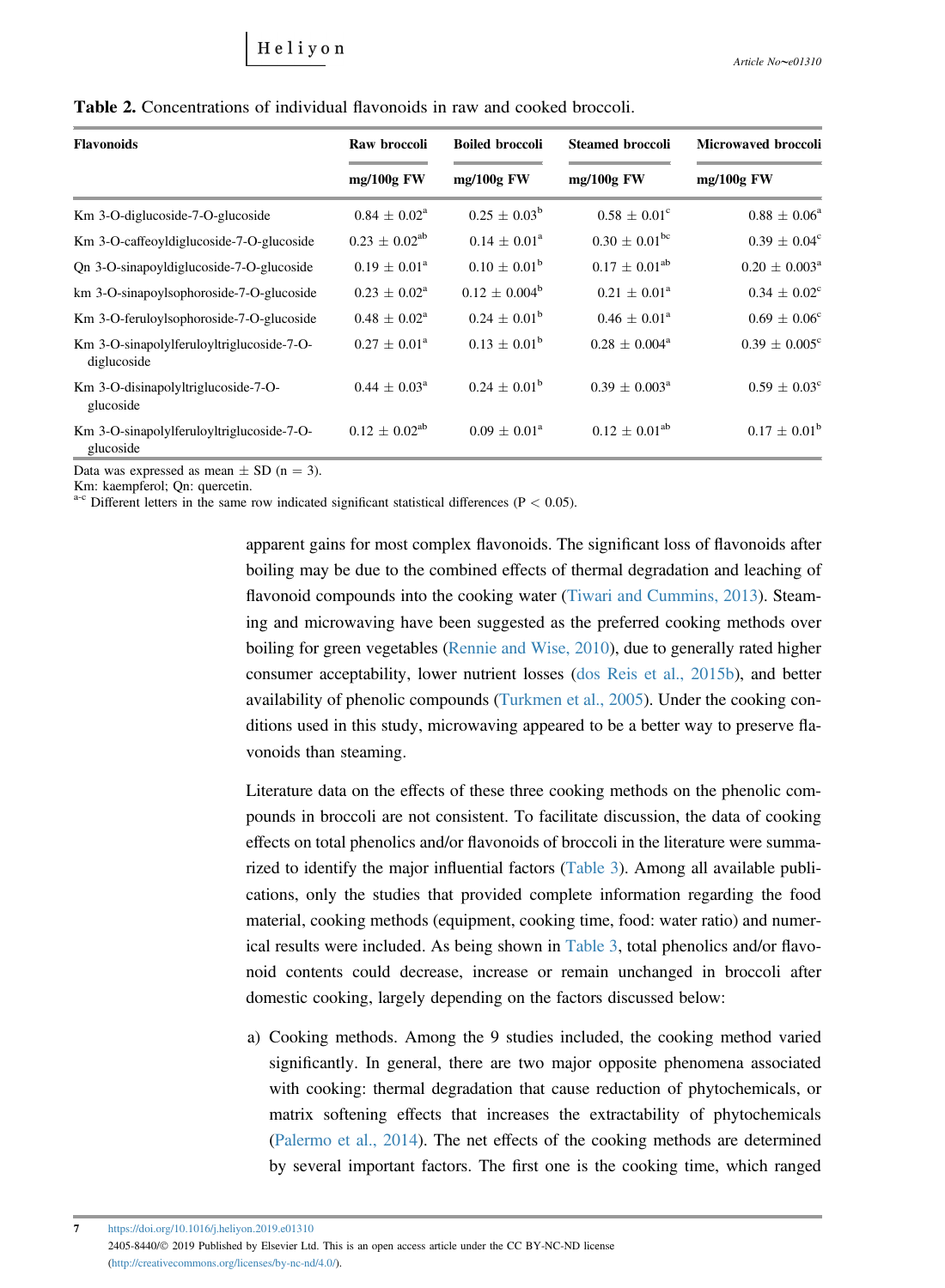Heliyon

| <b>Broccoli</b><br>sample               | Cooking<br>method          | Cooking condition and time                                                | <b>Analytical method</b>                                                     | <b>Changes in contents</b>                                         | Refs                            |  |
|-----------------------------------------|----------------------------|---------------------------------------------------------------------------|------------------------------------------------------------------------------|--------------------------------------------------------------------|---------------------------------|--|
| Florets                                 | <b>Boiling</b>             | Sample: water 1:10, 30,<br>60, 90, 120, 180 s                             | Total phenolics (TP)<br>by Folin-Ciocalteu<br>method $(F-C)$                 | TP $\leftrightarrow$                                               | (Severini<br>et al., 2016)      |  |
|                                         | Steaming                   | 30, 60, 90, 120, 180 s                                                    |                                                                              | $TP \leftrightarrow$                                               |                                 |  |
|                                         |                            | Microwaving 900W, 40, 50, 60, 70 s                                        |                                                                              | $TP \leftrightarrow$                                               |                                 |  |
| Inflorescences                          | <b>Boiling</b>             | Sample: water 1:5, 5 min                                                  | Qn and Km by HPLC Qn $\downarrow$ , Km $\downarrow$                          |                                                                    | (dos Reis                       |  |
|                                         | Steaming                   | 20 min                                                                    | after acid hydrolysis                                                        | Qn ↓, Km ↓                                                         | et al., 2015a)                  |  |
|                                         |                            | Microwaving 200g sample $+$ 16 mL water,<br>800W, 4 min                   |                                                                              | Qn $\downarrow$ , Km $\downarrow$                                  |                                 |  |
| Inflorescences                          | <b>Boiling</b>             | Sample: water 1:5, 5 min                                                  | Qn and Km by HPLC TP $\downarrow$ , Qn $\uparrow$ , Km $\uparrow$            |                                                                    | dos Reis                        |  |
|                                         | Steaming                   | $20 \text{ min}$                                                          | after acid hydrolysis,<br>TP by F-C                                          | $TP \leftrightarrow Qn \leftrightarrow Km \leftrightarrow$         | et al., 2015b)                  |  |
|                                         |                            | Microwaving 200 g sample $+$ 16 mL water,<br>800W, 4 min                  |                                                                              | $TP \leftrightarrow$ , Qn $\leftrightarrow$ , Km $\leftrightarrow$ |                                 |  |
| Florets and<br>stems                    | <b>Boiling</b><br>Steaming | Sample: water 1:5, 8 min<br>$13 \text{ min}$                              | Qn and Km by HPLC Qn $\downarrow$ , Km $\downarrow$<br>after acid hydrolysis | Qn ↓, Km ↓                                                         | (Pellegrini<br>et al., 2010)    |  |
|                                         |                            | Microwaving 300W, 30 min                                                  |                                                                              | Qn $\downarrow$ , Km $\downarrow$                                  |                                 |  |
| Stalks, leaves<br>and<br>inflorescences | Boiling                    | 100 g Sample $+$ 150 mL water,<br>6 min                                   | TP by F-C                                                                    | TP(OG) $\downarrow$ , TP (CV) $\downarrow$                         | (Faller and<br>Fialho, 2009)    |  |
|                                         | Steaming                   | 8 min                                                                     |                                                                              | TP(OG) $\downarrow$ , TP (CV) $\uparrow$                           |                                 |  |
|                                         |                            | Microwaving 2450W, 4 min                                                  |                                                                              | TP(OG) $\downarrow$ , TP (CV) $\uparrow$                           |                                 |  |
| Edible parts                            | <b>Boiling</b>             | 5 g Sample $+$ 100 mL water,<br>5 min                                     | TP by F-C                                                                    | TP Į                                                               | (Wachtel-Galor<br>et al., 2008) |  |
|                                         | Steaming                   | 5 min                                                                     |                                                                              | $TP \leftrightarrow$                                               |                                 |  |
|                                         |                            | Microwaving 5 g Sample $+$ 100 mL water,<br>750W, 5 min                   |                                                                              | $TP \downarrow$                                                    |                                 |  |
| Florets                                 | <b>Boiling</b>             | $300 \text{ g Sample} + 1000 \text{ mL water}$ ,<br>5 min                 | FL by HPLC<br>after acid                                                     | TP $\downarrow$ , FL $\downarrow$                                  | (Gliszczynska-<br>Swiglo        |  |
|                                         | Steaming                   | $10 \text{ min}$                                                          | hydrolysis,<br>TP by F-C                                                     | TP $\uparrow$ , FL $\uparrow$                                      | et al., 2006)                   |  |
| Edible parts                            | <b>Boiling</b>             | 100 g sample $+$ 150 mL water,<br>5 min                                   | TP by F-C                                                                    | $TP \leftrightarrow$                                               | (Turkmen<br>et al., 2005)       |  |
|                                         | Steaming                   | 7.5 min                                                                   |                                                                              | TP 1                                                               |                                 |  |
|                                         |                            | Microwaving 100 g Sample $+$ 6 mL water,<br>1000W, 1.5 min                |                                                                              | TP $\uparrow$                                                      |                                 |  |
| Florets                                 | <b>Boiling</b>             | 10 g sample $+$ 400 mL water, 30, TP by F-C<br>60, 90, 120, 300 s         |                                                                              | $TP \downarrow$                                                    | (Zhang and<br>Hamauzu, 2004)    |  |
|                                         |                            | Microwaving 10 g sample $+$ 200 mL water,<br>600W, 30, 60, 90, 120, 300 s |                                                                              | $TP \downarrow$                                                    |                                 |  |

<span id="page-7-0"></span>Table 3. Summary of the literature data of the cooking effects on phenolic compounds in broccoli.

 $\downarrow$ , decrease;  $\uparrow$ , increase;  $\leftrightarrow$ , no change; Km: kaempferol; Qn: quercetin.

8 <https://doi.org/10.1016/j.heliyon.2019.e01310> 2405-8440/© 2019 Published by Elsevier Ltd. This is an open access article under the CC BY-NC-ND license [\(http://creativecommons.org/licenses/by-nc-nd/4.0/](http://creativecommons.org/licenses/by-nc-nd/4.0/)).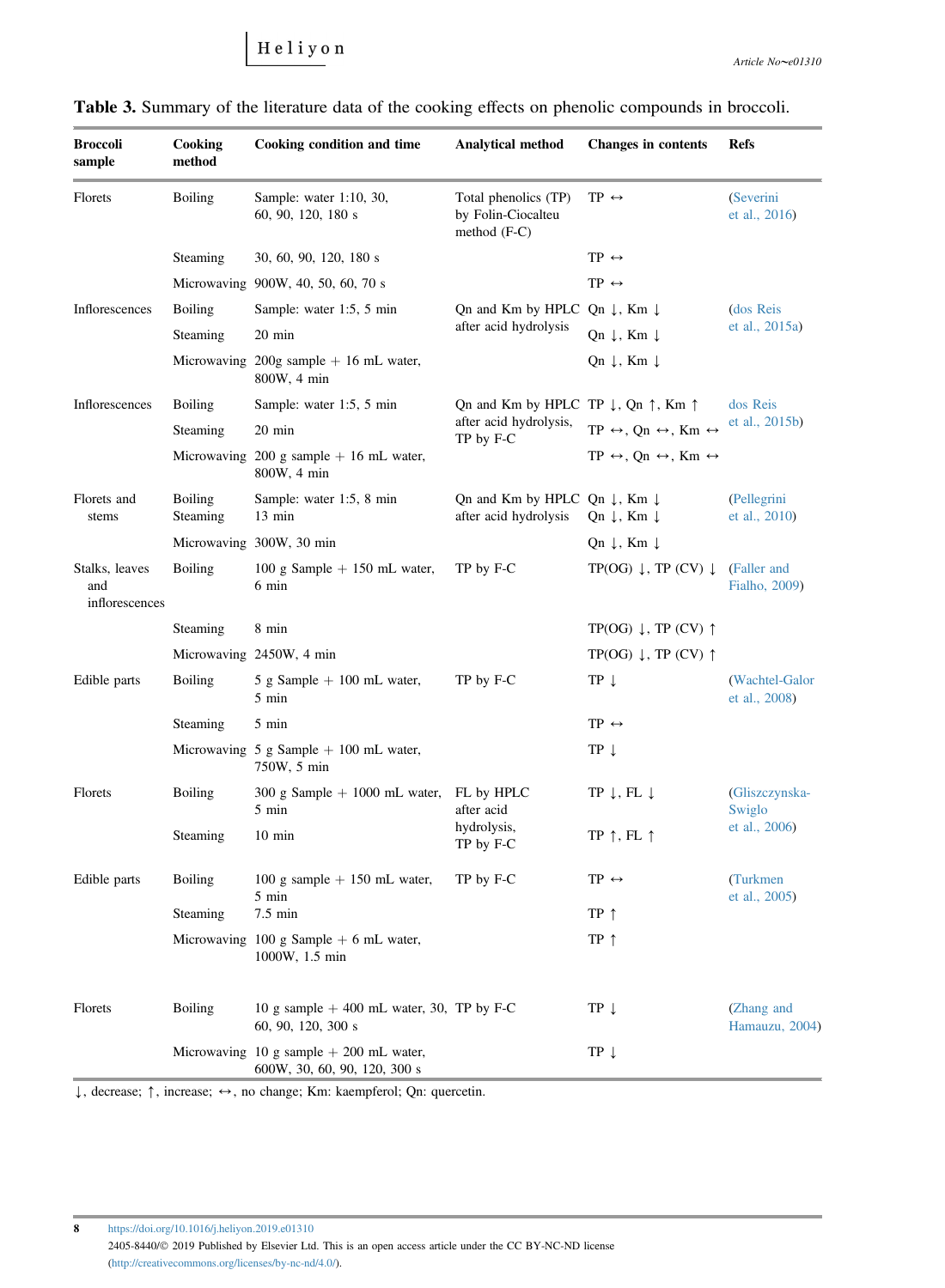from 30 seconds to 8 min for boiling, 30 seconds to 20 min for steaming and 30 seconds to 30 min for microwaving in previous studies [\(Table 3\)](#page-7-0). Shorter cooking time generally resulted in unchanged or increase of total phenolics ([Severini](#page-15-0) [et al., 2016](#page-15-0); [Turkmen et al., 2005\)](#page-15-0). Longer cooking times, on the other hand, not only dramatically changed the appearance and flavor, also reduced the total phenolics and flavonoids contents ([dos Reis et al., 2015a](#page-12-0); [Pellegrini et al., 2010](#page-14-0)) [\(Table 3](#page-7-0)). The second factor is the sample to water ratio, especially for microwaving. Broccoli can be microwaved with or without water. The sample to water ratio was found from 100:6 ([Turkmen et al., 2005\)](#page-15-0) up to 5:100 [\(Gliszczynska-Swiglo et al., 2006\)](#page-13-0) in previous studies. Microwaving without water or with small amount of water tended to retain or increase total phenolics and/or flavonoids. When large amount of water was added during microwaving, to some extent resembling boiling, total phenolics and/or flavonoids decreased [\(Table 3](#page-7-0)). The third factor is the specification of the cookware and equipment. For example, microwave ovens with different power  $(300-2450W)$  were used in above mentioned studies. More powerful microwaves cook faster, tend to improve the retentions of total phenolics and/or flavonoids. Nevertheless, the exact effects of the power are hard to elucidate since they confounded with other factors such as cooking time.

- b) Quantitative analysis of flavonoids. In six of the nine studies listed in [Table 3,](#page-7-0) classical Folin-Ciocalteu (F-C) assay was used to quantify total phenolics. Being a colorimetric method, F-C assay is not specific. Chemically, it does not just measure phenols, but reacts with other reducing agents. Therefore, it can be interfered by various reducing substances (such as ascorbic acid) presenting in the plant extracts ([Sanchez-Rangel et al., 2013](#page-14-0)) thus generates false results. This characteristic might contribute to the inconsistency of the data in the literature.
- c) Food samples. Broccoli is usually consumed after removing inedible parts. In previous studies, different parts of the vegetable, such as florets, florets and stem, and even stalks and leaves, were used in the investigation ([Table 3\)](#page-7-0). This would undoubtfully add variability to the data inconsistency. In addition, the dramatic differences of cooking effects on total polyphenols between conventional and organic broccoli were reported [\(Faller and Fialho, 2009](#page-13-0)). Polyphenol content (measured by F-C method) in organically grown broccoli suffered much greater loss comparing to that in conventionally grown broccoli under the same cooking conditions. This interesting observation may suggest that for the same vegetables, different agriculture practices may somehow affect the way of flavonoids existence and their interactions with other compounds, which in turn alter their sensitivity to heat treatments.

According to an earlier paper ([Murphy et al., 1975](#page-14-0)), the retentions of nutrients in cooked foods can be calculated as apparent retention (AR) based on dry form, or true retention (TR) based on fresh/wet form. TR represents the actual consumption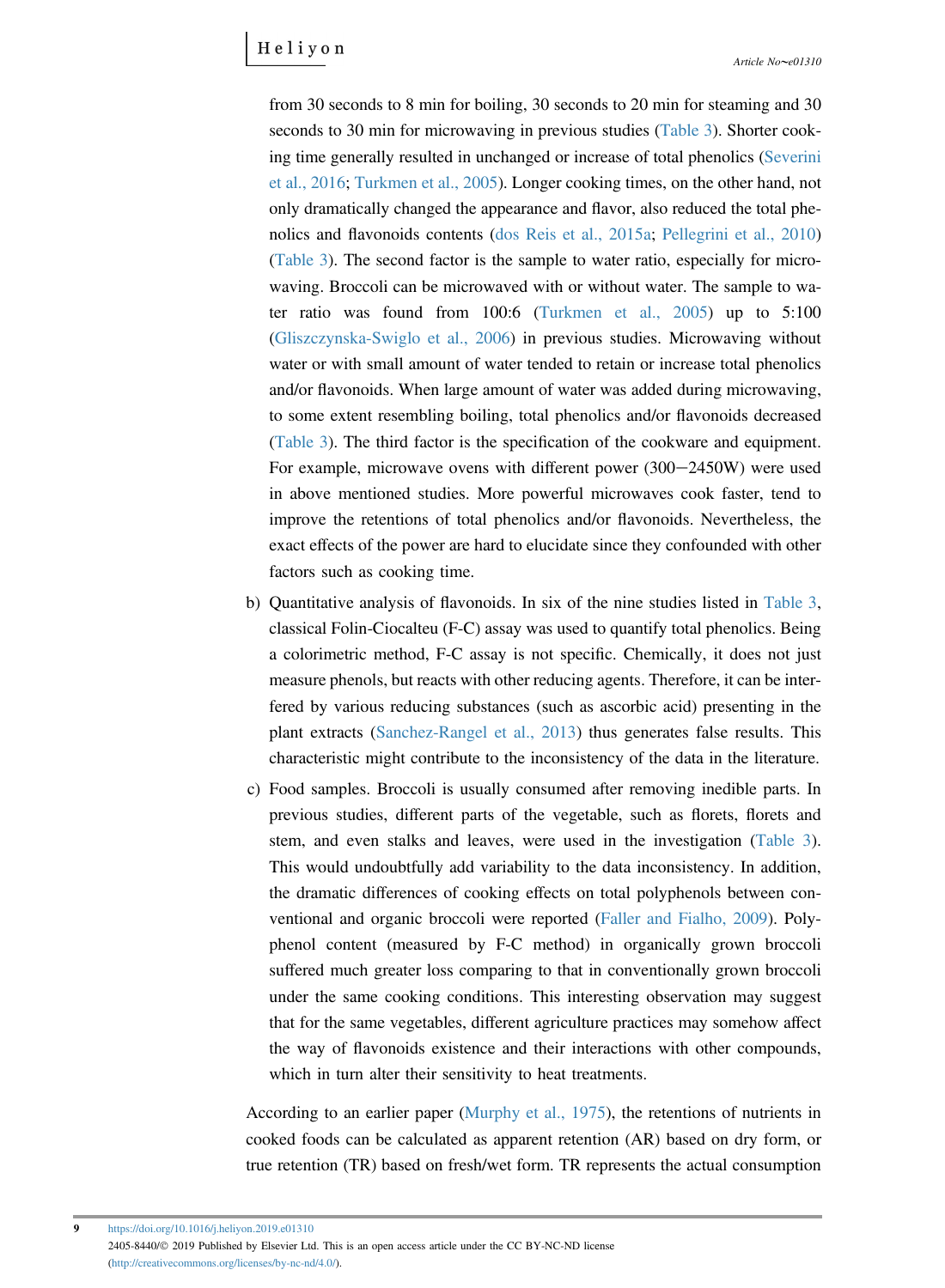<span id="page-9-0"></span>forms and also takes the weight change after cooking into consideration. It was thus suggested that to make the data more meaningful, TR, rather than AR, should be reported whenever possible. In this study, both AR and TR were calculated for the individual flavonoids (Table 4). Since TR represents the actual consumption forms, it was used to compare the effects of different cooking methods on individual flavonoids in broccoli. Depending on the moisture loss from raw/cooked broccoli to their dried forms, TRs are lower than ARs for the boiled and steamed broccoli, but higher than AR for the microwaved broccoli. TRs were found to be significantly different between three cooking methods for all eight flavonoids as the following order: TR of microwaving  $> TR$  of steaming  $> TR$  of boiling. Among all flavonoids and all cooking methods, TR ranged dramatically from  $30.4 \pm 2.8\%$  for Km 3-O-diglucoside-7-O-glucoside after boiling to 174.1  $\pm$  2.8% for Km 3-O-caffeoyldiglucoside-7-Oglucoside after microwaving. The possible explanation for TR over 100% is that the thermal processing may increase the extractability and/or the release from binding to other compounds as a result of matrix softening.

The chemical nature of the flavonoids is another important factor that determines their fates during cooking. Of the eight flavonoids identified in broccoli, only one is non-acylated tri-glycosides and the rest are acylated tri- or tetra-glycosides. Notably, non-acylated Km 3-O-diglucoside-7-O-glucoside underwent greater loss after boiling than all acylated flavonoids, and minor loss after steaming and microwaving (Table 4). It is possible that acylation may lead to increased resistance to thermal processing. Since only one non-acylated flavonoid was identified, whether

|                  | Table 4. Calculation of apparent retention factors and true retention factors for individual flavonoids in |  |  |  |  |  |  |
|------------------|------------------------------------------------------------------------------------------------------------|--|--|--|--|--|--|
| cooked broccoli. |                                                                                                            |  |  |  |  |  |  |

| <b>Flavonoids</b>                                        | <b>Boiled broccoli</b> |                                            | <b>Steamed broccoli</b>                                     |                                                                                           | <b>Microwaved broccoli</b>                                |                                         |  |
|----------------------------------------------------------|------------------------|--------------------------------------------|-------------------------------------------------------------|-------------------------------------------------------------------------------------------|-----------------------------------------------------------|-----------------------------------------|--|
|                                                          | $AR(\%)^{\dagger}$     | $TR(\%)^{\ddagger}$                        | AR(%)                                                       | $TR(\%)$                                                                                  | AR(%)                                                     | $TR(\%)$                                |  |
| Km 3-O-diglucoside-7-O-glucoside                         |                        | $35.6 \pm 3.4$ 30.4 $\pm 2.8^{\circ}$      | $80.1 \pm 7.2$                                              | $69.6 + 3.2^b$                                                                            |                                                           | $89.1 \pm 8.3$ $105.2 \pm 10.2^{\circ}$ |  |
| Km 3-O-caffeoyldiglucoside-7-O-glucoside                 |                        |                                            |                                                             | $72.8 \pm 9.3$ 62.2 $\pm$ 9.1 <sup>a</sup> 154.2 $\pm$ 18.9 134.3 $\pm$ 16.2 <sup>b</sup> | $147.5 + 4.2$                                             | $174.1 \pm 2.9^{\circ}$                 |  |
| On 3-O-sinapovidiglucoside-7-O-glucoside                 |                        |                                            | $62.3 \pm 2.6$ 53.1 $\pm$ 1.7 <sup>a</sup> 104.0 $\pm$ 10.6 | $90.5 \pm 6.6^{\rm b}$                                                                    | $92.0 \pm 3.1$                                            | $108.7 \pm 4.9^{\circ}$                 |  |
| km 3-O-sinapoylsophoroside-7-O-glucoside                 |                        | $64.5 \pm 5.3$ 55.0 $\pm 3.9^{\rm a}$      | $109.2 \pm 8.1$                                             | $95.0 \pm 4.7^{\rm b}$                                                                    | $126.8 \pm 5.9$                                           | $149.7 \pm 6.5^{\circ}$                 |  |
| Km 3-O-feruloylsophoroside-7-O-glucoside                 |                        | $57.8 \pm 2.0$ 49.3 $\pm 2.8^{\circ}$      | $111.2 \pm 5.7$                                             |                                                                                           | $96.7 \pm 2.0^{\circ}$ 122.1 $\pm$ 13.0 144.0 $\pm$ 14.2° |                                         |  |
| Km 3-O-sinapolylferuloyltriglucoside-7-O-<br>diglucoside |                        | $55.7 \pm 4.2$ 47.4 $\pm$ 2.7 <sup>a</sup> | $116.1 \pm 2.0$                                             | $101.1 + 4.2^b$                                                                           |                                                           | $120.2 \pm 2.9$ $141.9 \pm 4.7^{\circ}$ |  |
| Km 3-O-disinapolyltriglucoside-7-O-<br>glucoside         |                        | $65.1 \pm 6.1$ 55.6 $\pm$ 6.2 <sup>a</sup> | $102.1 \pm 2.2$                                             | $89.0 + 5.7^{\rm b}$                                                                      | $113.1 \pm 1.7$                                           | $133.5 \pm 2.7^{\circ}$                 |  |
| Km 3-O-sinapolylferuloyltriglucoside-7-O-<br>glucoside   |                        |                                            | $84.4 \pm 8.2$ 72.0 $\pm$ 7.5 <sup>a</sup> 112.8 $\pm$ 10.3 |                                                                                           | $98.0 \pm 4.2^{\rm b}$ 121.8 $\pm$ 21.8 143.6 $\pm$ 24.3° |                                         |  |

Data was expressed as mean  $\pm$  SD (n = 3).

Km: kaempferol; Qn: quercetin.

<sup>a-c</sup> Different letters in the same row indicated significant statistical differences for TR (%) (P < 0.05).

 $^{\dagger}$  AR: apparent retention factor, calculated by dry weight.

<sup> $\ddagger$ </sup>TR: true retention factor, calculated by fresh/wet weight.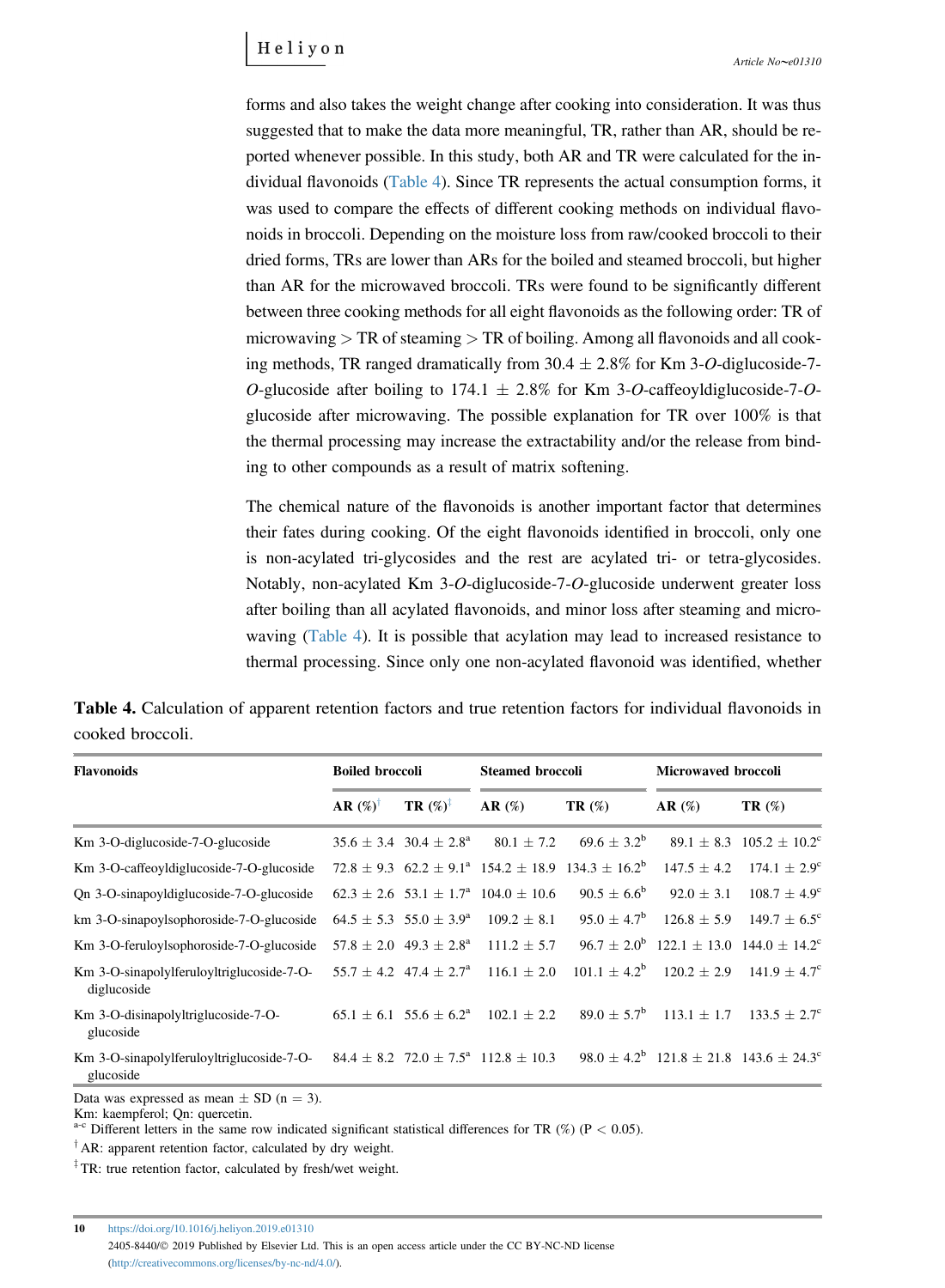and how much this phenomenon applies to other non-acylated flavonoids needs further investigation. The effects of the sugar moiety have not been studied in broccoli because in nearly all previous publications, flavonoids were quantified by HPLC as the aglycone forms after acid hydrolysis to remove the sugar moieties ([Justesen](#page-13-0) [et al., 1998\)](#page-13-0) [\(Table 3\)](#page-7-0). Our data suggested that sugar number between 3 and 4 did not appear to make a difference, while the acylated groups that attached to the sugar might be. Particularly, concentrations of Km 3-O-caffeoyldiglucoside-7-O-glucoside, the only caffeoyl glycoside, significantly increased in steamed and microwaved broccoli comparing to the raw broccoli [\(Table 2\)](#page-6-0), and its TRs are much higher than that of all other Km glycosides [\(Table 4\)](#page-9-0). Furthermore, the types of aglycone may also play an important role. Broccoli contains Km and Qn as major flavonoid aglycones. In one previous study, Km and Qn were found to behave differently under the same boiling condition ([dos Reis et al., 2015b](#page-13-0)). In this study, only one Qn acylated tri-glycoside were identified. Interestingly, compared to all other Km acylated triand tetra-glycoside, Qn 3-O-sinapoyldiglucoside-7-O-glucoside is the only one that showed loss after microwaving for AR. Again, whether this applies to all Qn flavonoids or is specific to this compound is yet to be determined.

Two methods were used to calculate total retention factors of total Km flavonoids, total Qn flavonoids and total flavonoids based on their concentrations on FW total Qn flavonoids and total flavonoids based on their concentrations on FW<br>(Table 5). "Retention Factor by Glycoside" was calculated directly using the concen-(Table 5). "Retention Factor by Glycoside" was calculated directly using the concentrations of total glycosides. For "Retention Factor by Aglycone", the glycosides were firstly converted into the aglycone by their molecular weights, and then the concenfirstly converted into the aglycone by their molecular weights, and then the concentrations of total aglycone were used in the calculation. "Retention Factor by Glycotrations of total aglycone were used in the calculation. "Retention Factor by Glycoside" represents the alterations of the actual flavonoids. While "Retention Factor by

| <b>Flavonoids</b> | <b>Retention Factor by Glycoside</b> | <b>Retention Factor by Aglycone</b> |
|-------------------|--------------------------------------|-------------------------------------|
| Boiling           |                                      |                                     |
| Km glycosides     | 46.6%                                | 44.6%                               |
| On glycosides     | 53.2%                                | 53.2%                               |
| Total flavonoids  | 47.0%                                | 45.1%                               |
| Steaming          |                                      |                                     |
| Km glycosides     | 90.1%                                | 88.2%                               |
| On glycosides     | 90.3%                                | 90.3%                               |
| Total flavonoids  | 90.2%                                | 88.3%                               |
| Microwaving       |                                      |                                     |
| Km glycosides     | 132.4%                               | 129.8%                              |
| On glycosides     | 108.5%                               | 108.5%                              |
| Total flavonoids  | 130.8%                               | 128.4%                              |

Table 5. Calculation of retention factors for total kaempferol glycoside, total quercetin glycosides and total flavonoids.

Km: kaempferol; Qn: quercetin.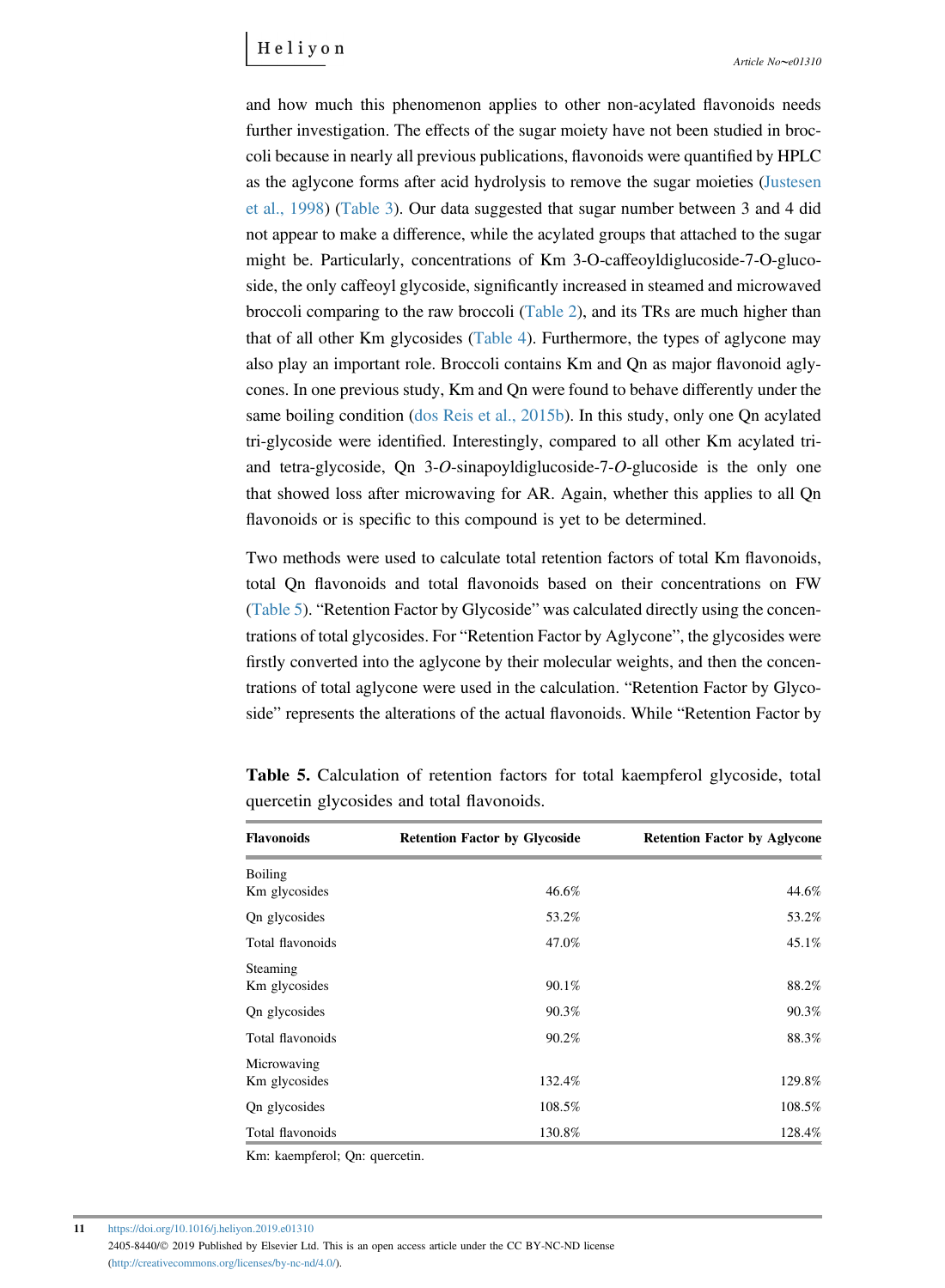Aglycone" reflects the true changes of flavonoid core structures and complies with current data expression format in USDA Special Interest Database on Flavonoids ([Haytowitz et al., 2018](#page-13-0)). Hence, the "Retention Factor by Aglycone" was proposed to be an appropriate method and is recommended to be reported in the future studies.

#### 4. Conclusion

Retention of individual complex flavonoids in cooked broccoli were evaluated in this study. Several key influential factors, including cooking methods, conditions and chemical nature were found to significantly affect the flavonoid concentrations in cooked broccoli. Boiling led to considerable loss of flavonoids, whereas only minor loss or even apparent gain were observed in steamed and microwaved broccoli. Of the three cooking methods, microwaving appeared to be the best method to retain complex flavonoids in broccoli, followed by steaming. Characteristics of the chemical structure, including acylation, aglycone, and the sugar moiety, play important roles in determining the fate of flavonoids in cooked broccoli. AR and TR were calculated for individual flavonoids. TR reflects the consumption forms thus was the preferred way to report the retention factors. Of the two methods to calculate total retention factors, "Retention Factor by Aglycone" reflects the true changes of flavonoid core structures and complies with current data expression format in USDA Special Interest Database on Flavonoids. Finally, retention factors for flavonoids in other vegetables are likely to be different due to the different food matrix, compound profile and specific cooking methods and conditions. Therefore, results from this study cannot be simply extrapolated to other vegetables that contain similar or even same compounds. The cooking effects on phytochemical/flavonoid of different type of vegetables ought to be investigated and evaluated on a case-by-case basis. The understanding of cooking effects on flavonoids in vegetable is crucial to accurately estimate their daily intake and further investigate their health benefits.

#### **Declarations**

#### Author contribution statement

Xianli Wu: Conceived and designed the experiments; Analyzed and interpreted the data; Wrote the paper.

Yang Zhao: Performed the experiments; Analyzed and interpreted the data.

David B. Haytowitz: Conceived and designed the experiments.

Pei Chen: Contributed reagents, materials, analysis tools or data.

Pamela R. Pehrsson: Conceived and designed the experiments; Wrote the paper.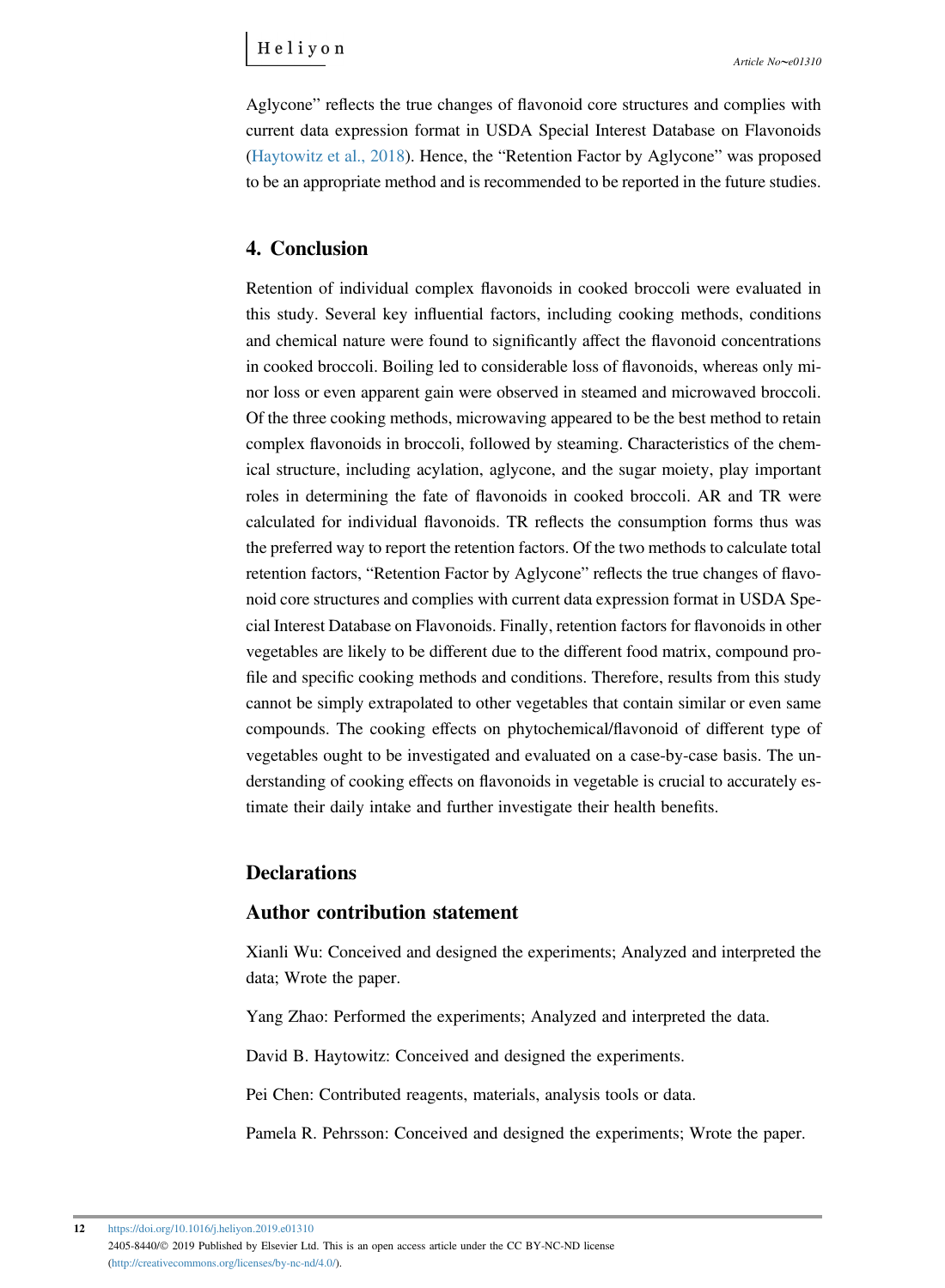## <span id="page-12-0"></span>Funding statement

This work was supported by United States Department of Agriculture (USDA) (8040-52000-064-00D).

## Competing interest statement

The authors declared no conflict of interest.

# Additional information

No additional information is available for this paper.

#### References

[Agati, G., Azzarello, E., Pollastri, S., Tattini, M., 2012. Flavonoids as antioxidants](http://refhub.elsevier.com/S2405-8440(19)30568-7/sref1) [in plants: location and functional signi](http://refhub.elsevier.com/S2405-8440(19)30568-7/sref1)ficance. Plant Sci.  $196, 67-76$ .

[Bai, W., Wang, C., Ren, C., 2014. Intakes of total and individual](http://refhub.elsevier.com/S2405-8440(19)30568-7/sref2) flavonoids by US adults. Int. J. Food Sci. Nutr.  $65$  (1),  $9-20$  $9-20$ .

[Bhagwat, S.A., Haytowitz, D.B., Wasswa-Kintu, S.I., Pehrsson, P.R., 2015. Pro-](http://refhub.elsevier.com/S2405-8440(19)30568-7/sref3)cess of formulating USDA'[s Expanded Flavonoid Database for the Assessment](http://refhub.elsevier.com/S2405-8440(19)30568-7/sref3) [of Dietary intakes: a new tool for epidemiological research. Br. J. Nutr. 114 \(3\),](http://refhub.elsevier.com/S2405-8440(19)30568-7/sref3) [472](http://refhub.elsevier.com/S2405-8440(19)30568-7/sref3)-[480](http://refhub.elsevier.com/S2405-8440(19)30568-7/sref3).

[Bongoni, R., Verkerk, R., Steenbekkers, B., Dekker, M., Stieger, M., 2014. Eval](http://refhub.elsevier.com/S2405-8440(19)30568-7/sref4)uation of diff[erent cooking conditions on broccoli \(](http://refhub.elsevier.com/S2405-8440(19)30568-7/sref4)Brassica oleracea var. italica) to [improve the nutritional value and consumer acceptance. Plant Foods Hum. Nutr. 69](http://refhub.elsevier.com/S2405-8440(19)30568-7/sref4)  $(3), 228 - 234.$  $(3), 228 - 234.$  $(3), 228 - 234.$  $(3), 228 - 234.$ 

[Cartea, M.E., Francisco, M., Soengas, P., Velasco, P., 2010. Phenolic compounds](http://refhub.elsevier.com/S2405-8440(19)30568-7/sref5) in Brassica vegetables. Molecules  $16$  (1),  $251-280$  $251-280$ .

[Cassidy, A., Minihane, A.M., 2017. The role of metabolism \(and the microbiome\)](http://refhub.elsevier.com/S2405-8440(19)30568-7/sref6) in defining the clinical efficacy of dietary fl[avonoids. Am. J. Clin. Nutr. 105 \(1\),](http://refhub.elsevier.com/S2405-8440(19)30568-7/sref6)  $10 - 22$  $10 - 22$  $10 - 22$ .

Christensen, E., 2016. How to cook Broccoli, 5 Ways. [https://www.thekitchn.com/](https://www.thekitchn.com/how-to-cook-broccoli-5-ways-167323) [how-to-cook-broccoli-5-ways-167323.](https://www.thekitchn.com/how-to-cook-broccoli-5-ways-167323) (Accessed 13 August 2018).

[Chun, O.K., Chung, S.J., Song, W.O., 2007. Estimated dietary](http://refhub.elsevier.com/S2405-8440(19)30568-7/sref8) flavonoid intake and major food sources of U.S. adults. J. Nutr.  $137$  (5),  $1244-1252$ .

[dos Reis, L.C., de Oliveira, V.R., Hagen, M.E., Jablonski, A., Flores, S.H., de Oli](http://refhub.elsevier.com/S2405-8440(19)30568-7/sref9)veira Rios, A., 2015a. Eff[ect of cooking on the concentration of bioactive](http://refhub.elsevier.com/S2405-8440(19)30568-7/sref9)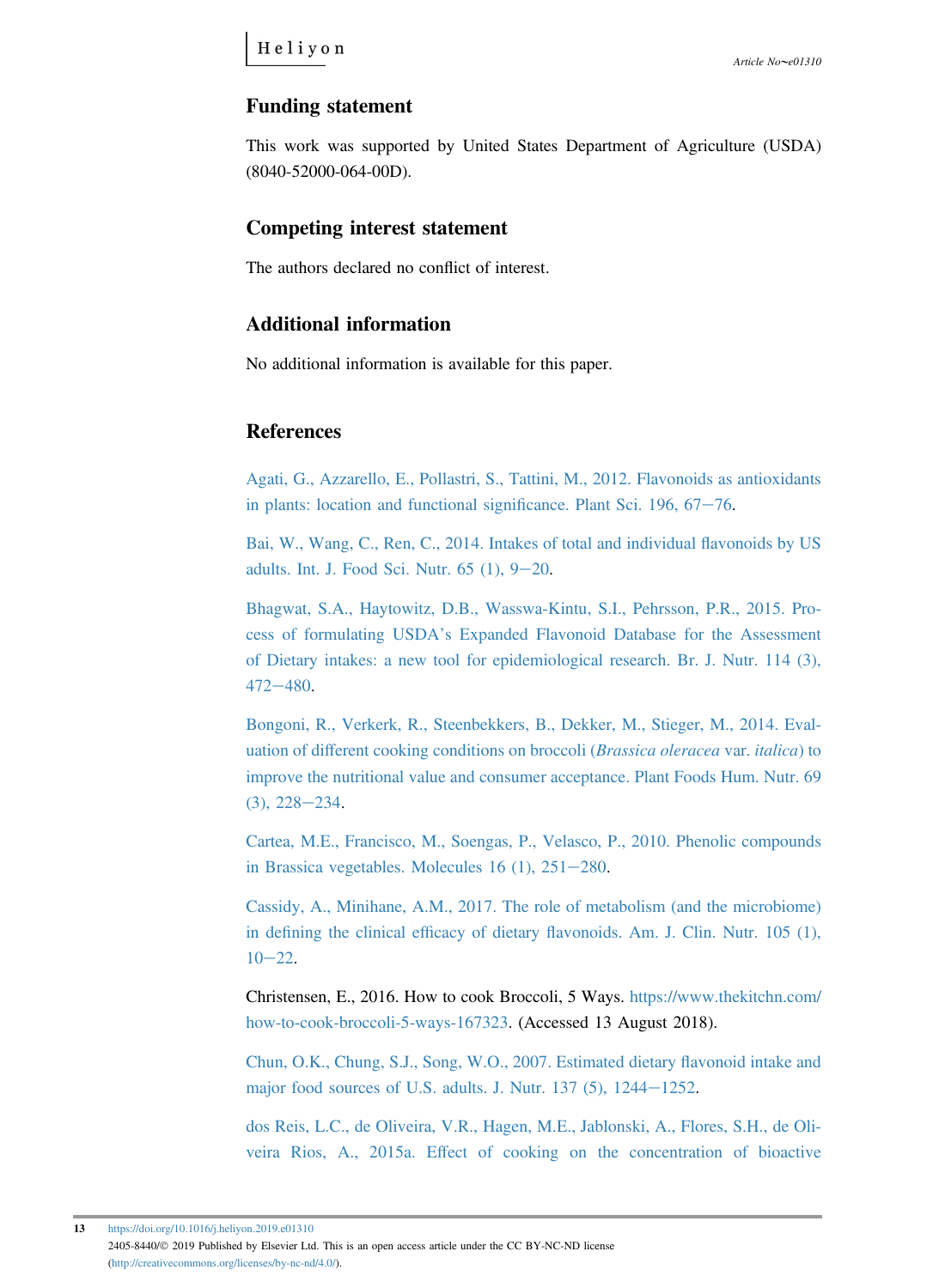<span id="page-13-0"></span>[compounds in broccoli \(](http://refhub.elsevier.com/S2405-8440(19)30568-7/sref9)Brassica oleracea var. Avenger) and cauliflower (Brassica  $oleracea$  var.  $Alphina$   $FI$ [\) grown in an organic system. Food Chem. 172, 770](http://refhub.elsevier.com/S2405-8440(19)30568-7/sref9)–[777.](http://refhub.elsevier.com/S2405-8440(19)30568-7/sref9)

[dos Reis, L.C.R., de Oliveira, V.R., Hagen, M.E.K., Jablonski, A., Fl](http://refhub.elsevier.com/S2405-8440(19)30568-7/sref10)ôres, S.H., de [Oliveira Rios, A., 2015b. Carotenoids,](http://refhub.elsevier.com/S2405-8440(19)30568-7/sref10) flavonoids, chlorophylls, phenolic com[pounds and antioxidant activity in fresh and cooked broccoli \(](http://refhub.elsevier.com/S2405-8440(19)30568-7/sref10)Brassica oleracea var. Avenger) and cauliflower (Brassica oleracea [var. Alphina F1\). LWT Food](http://refhub.elsevier.com/S2405-8440(19)30568-7/sref10) [Sci. Technol. \(Lebensmittel-Wissenschaft -Technol.\) 63 \(1\), 177](http://refhub.elsevier.com/S2405-8440(19)30568-7/sref10)-[183.](http://refhub.elsevier.com/S2405-8440(19)30568-7/sref10)

[Faller, A.L.K., Fialho, E., 2009. The antioxidant capacity and polyphenol content](http://refhub.elsevier.com/S2405-8440(19)30568-7/sref11) [of organic and conventional retail vegetables after domestic cooking. Food Res.](http://refhub.elsevier.com/S2405-8440(19)30568-7/sref11) Int.  $42$  (1),  $210-215$  $210-215$ .

[Gliszczynska-Swiglo, A., Ciska, E., Pawlak-Lemanska, K., Chmielewski, J.,](http://refhub.elsevier.com/S2405-8440(19)30568-7/sref12) [Borkowski, T., Tyrakowska, B., 2006. Changes in the content of health](http://refhub.elsevier.com/S2405-8440(19)30568-7/sref12)[promoting compounds and antioxidant activity of broccoli after domestic process](http://refhub.elsevier.com/S2405-8440(19)30568-7/sref12)ing. Food Addit. Contam.  $23(11)$ ,  $1088-1098$ .

Goetz, M.E., Judd, S.E., Saff[ord, M.M., Hartman, T.J., McClellan, W.M.,](http://refhub.elsevier.com/S2405-8440(19)30568-7/sref13) Vaccarino, V., 2016. Dietary fl[avonoid intake and incident coronary heart disease:](http://refhub.elsevier.com/S2405-8440(19)30568-7/sref13) [the REasons for Geographic and Racial Di](http://refhub.elsevier.com/S2405-8440(19)30568-7/sref13)fferences in Stroke (REGARDS) study. [Am. J. Clin. Nutr. 104 \(5\), 1236](http://refhub.elsevier.com/S2405-8440(19)30568-7/sref13)–[1244.](http://refhub.elsevier.com/S2405-8440(19)30568-7/sref13)

Haytowitz, D.B., Wu, X., Bhagwat, S., 2018. USDA Database for the Flavonoid Content of Selected Foods. Release 3.3. [http://www.ars.usda.gov/nutrientdata/](http://www.ars.usda.gov/nutrientdata/flav) fl[av.](http://www.ars.usda.gov/nutrientdata/flav) (Accessed 9 July 2018).

[Jacques, P.F., Cassidy, A., Rogers, G., Peterson, J.J., Dwyer, J.T., 2015. Dietary](http://refhub.elsevier.com/S2405-8440(19)30568-7/sref38) fl[avonoid intakes and CVD incidence in the Framingham O](http://refhub.elsevier.com/S2405-8440(19)30568-7/sref38)ffspring Cohort. Br. [J. Nutr. 114 \(9\), 1496](http://refhub.elsevier.com/S2405-8440(19)30568-7/sref38)–[1503](http://refhub.elsevier.com/S2405-8440(19)30568-7/sref38).

[Justesen, U., Knuthsen, P., Leth, T., 1998. Quantitative analysis of](http://refhub.elsevier.com/S2405-8440(19)30568-7/sref15) flavonols, flavones, and fl[avanones in fruits, vegetables and beverages by high-performance](http://refhub.elsevier.com/S2405-8440(19)30568-7/sref15) [liquid chromatography with photo-diode array and mass spectrometric detection.](http://refhub.elsevier.com/S2405-8440(19)30568-7/sref15) J. Chromatogr. A 799 (1-2),  $101-110$ .

[Kim, K., Vance, T.M., Chun, O.K., 2016. Estimated intake and major food sources](http://refhub.elsevier.com/S2405-8440(19)30568-7/sref16) of fl[avonoids among US adults: changes between 1999-2002 and 2007-2010 in](http://refhub.elsevier.com/S2405-8440(19)30568-7/sref16) [NHANES. Eur. J. Nutr. 55 \(2\), 833](http://refhub.elsevier.com/S2405-8440(19)30568-7/sref16)-[843](http://refhub.elsevier.com/S2405-8440(19)30568-7/sref16).

[Lin, L.Z., Harnly, J., Zhang, R.W., Fan, X.E., Chen, H.J., 2012. Quantitation of the](http://refhub.elsevier.com/S2405-8440(19)30568-7/sref17) [hydroxycinnamic acid derivatives and the glycosides of](http://refhub.elsevier.com/S2405-8440(19)30568-7/sref17) flavonols and flavones by UV absorbance after identification by LC-MS. J. Agric. Food Chem.  $60(2)$ , 544-[553.](http://refhub.elsevier.com/S2405-8440(19)30568-7/sref17)

[Liu, R.H., 2013. Health-promoting components of fruits and vegetables in the diet.](http://refhub.elsevier.com/S2405-8440(19)30568-7/sref18) [Adv. Nutr. 4 \(3\), 384s](http://refhub.elsevier.com/S2405-8440(19)30568-7/sref18)-[392s](http://refhub.elsevier.com/S2405-8440(19)30568-7/sref18).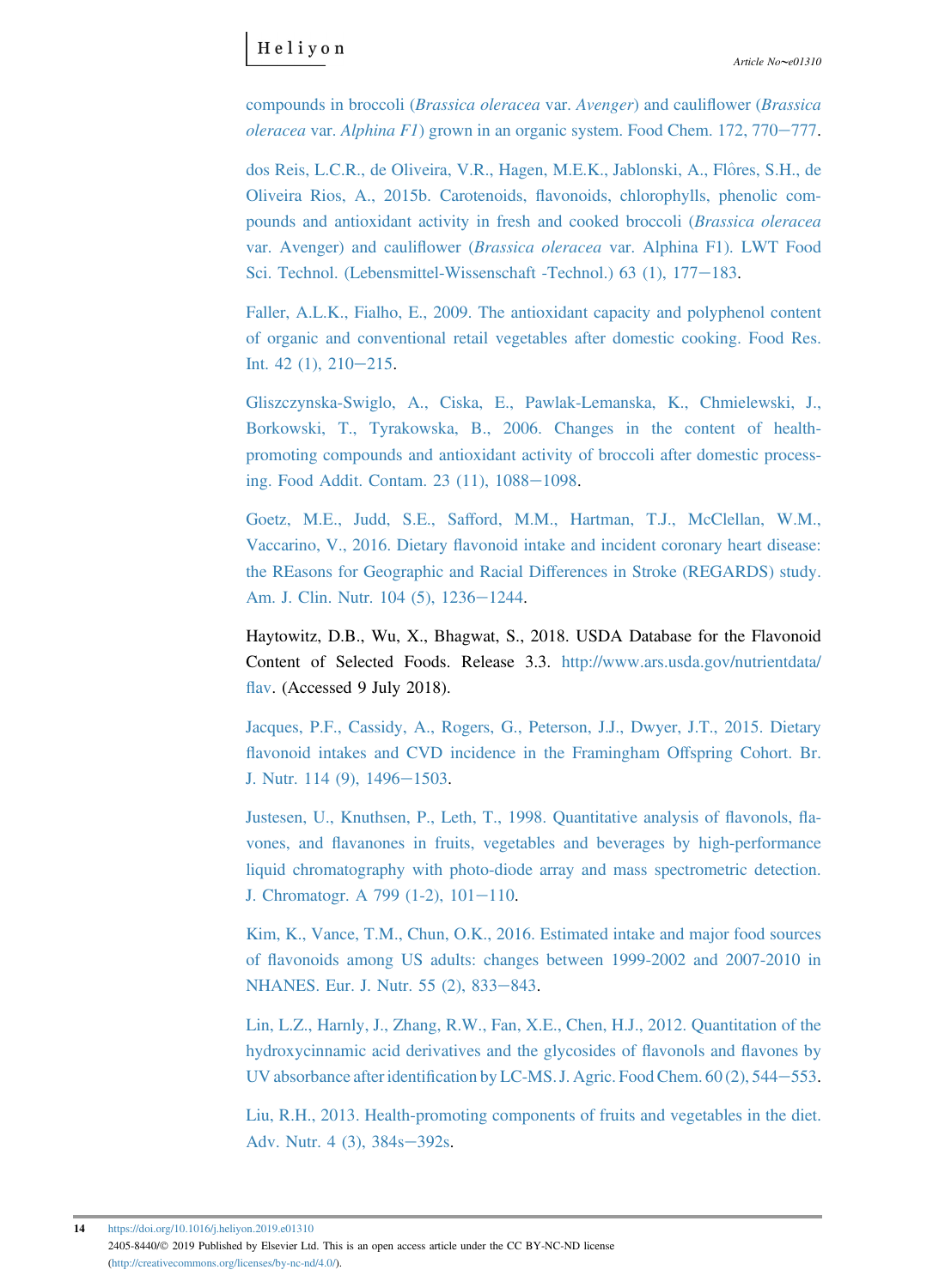<span id="page-14-0"></span>[Moreno, D.A., Lopez-Berenguer, C., Garcia-Viguera, C., 2007. E](http://refhub.elsevier.com/S2405-8440(19)30568-7/sref19)ffects of stir-fry cooking with diff[erent edible oils on the phytochemical composition of broccoli.](http://refhub.elsevier.com/S2405-8440(19)30568-7/sref19) [J. Food Sci. 72 \(1\), S064](http://refhub.elsevier.com/S2405-8440(19)30568-7/sref19)-[S068](http://refhub.elsevier.com/S2405-8440(19)30568-7/sref19).

[Murphy, E.W., Criner, P.E., Gray, B.C., 1975. Comparisons of methods for calcu](http://refhub.elsevier.com/S2405-8440(19)30568-7/sref20)lating retention of nutrients in cooked foods. J. Agric. Food Chem.  $23(6)$ ,  $1153-1157$ .

[Palermo, M., Pellegrini, N., Fogliano, V., 2014. The e](http://refhub.elsevier.com/S2405-8440(19)30568-7/sref21)ffect of cooking on the phytochemical content of vegetables. J. Sci. Food Agric. 94  $(6)$ ,  $1057-1070$  $1057-1070$ .

[Pan, M.H., Lai, C.S., Ho, C.T., 2010. Anti-in](http://refhub.elsevier.com/S2405-8440(19)30568-7/sref22)flammatory activity of natural dietary flavonoids. Food Funct.  $1(1)$ ,  $15-31$  $15-31$ .

[Panche, A.N., Diwan, A.D., Chandra, S.R., 2016. Flavonoids: an overview. J. Nutr.](http://refhub.elsevier.com/S2405-8440(19)30568-7/sref23) [Sci. 5, e47](http://refhub.elsevier.com/S2405-8440(19)30568-7/sref23).

[Pellegrini, N., Chiavaro, E., Gardana, C., Mazzeo, T., Contino, D., Gallo, M.,](http://refhub.elsevier.com/S2405-8440(19)30568-7/sref24) [Riso, P., Fogliano, V., Porrini, M., 2010. E](http://refhub.elsevier.com/S2405-8440(19)30568-7/sref24)ffect of different cooking methods on [color, phytochemical concentration, and antioxidant capacity of raw and frozen](http://refhub.elsevier.com/S2405-8440(19)30568-7/sref24) brassica vegetables. J. Agric. Food Chem. 58  $(7)$ , 4310-[4321](http://refhub.elsevier.com/S2405-8440(19)30568-7/sref24).

[Peterson, J.J., Dwyer, J.T., Jacques, P.F., McCullough, M.L., 2012. Do](http://refhub.elsevier.com/S2405-8440(19)30568-7/sref25) flavonoids [reduce cardiovascular disease incidence or mortality in us and european popula](http://refhub.elsevier.com/S2405-8440(19)30568-7/sref25)[tions? Nutr. Rev. 70 \(9\), 491](http://refhub.elsevier.com/S2405-8440(19)30568-7/sref25)-[508](http://refhub.elsevier.com/S2405-8440(19)30568-7/sref25).

[Price, K.R., Casuscelli, F., Colquhoun, I.J., Rhodes, M.J.C., 1999. Composition and](http://refhub.elsevier.com/S2405-8440(19)30568-7/sref26) content of fl[avonol glycosides in broccoli](http://refhub.elsevier.com/S2405-8440(19)30568-7/sref26) florets (*Brassica olearacea*) and their fate during cooking. J. Sci. Food Agric.  $77$  (4),  $468-472$ .

R Core Team, 2018. R: A Language and Environment for Statistical Computing. R Foundation for Statistical Computing, Vienna, Austria. [https://www.R-project.org/.](https://www.R-project.org/)

Ramsey, L., 2017. A Popular Way to cook Broccoli Removes Nutrients that Could<br>Help Fight Cancer — Here's what to Do Instead. [https://www.businessinsider.com/](https://www.businessinsider.com/best-way-to-cook-broccoli-microwave-it-2017-6) [best-way-to-cook-broccoli-microwave-it-2017-6.](https://www.businessinsider.com/best-way-to-cook-broccoli-microwave-it-2017-6) (Accessed 13 August 2018).

[Rennie, C., Wise, A., 2010. Preferences for steaming of vegetables. J. Hum. Nutr.](http://refhub.elsevier.com/S2405-8440(19)30568-7/sref29) [Diet. 23 \(1\), 108](http://refhub.elsevier.com/S2405-8440(19)30568-7/sref29)-[110](http://refhub.elsevier.com/S2405-8440(19)30568-7/sref29).

Roskelley, A., 2018. How to Steam Broccoli to Perfection. [https://www.](https://www.superhealthykids.com/how-to-steam-broccoli-to-perfection/) [superhealthykids.com/how-to-steam-broccoli-to-perfection/.](https://www.superhealthykids.com/how-to-steam-broccoli-to-perfection/) (Accessed 13 August 2018).

[Sanchez-Rangel, J.C., Benavides, J., Heredia, J.B., Cisneros-Zevallos, L., Jacobo-](http://refhub.elsevier.com/S2405-8440(19)30568-7/sref31)[Velazquez, D.A., 2013. The Folin-Ciocalteu assay revisited: improvement of its spec](http://refhub.elsevier.com/S2405-8440(19)30568-7/sref31)ificity for total phenolic content determination. Anal. Methods  $5(21)$ ,  $5990-5999$ .